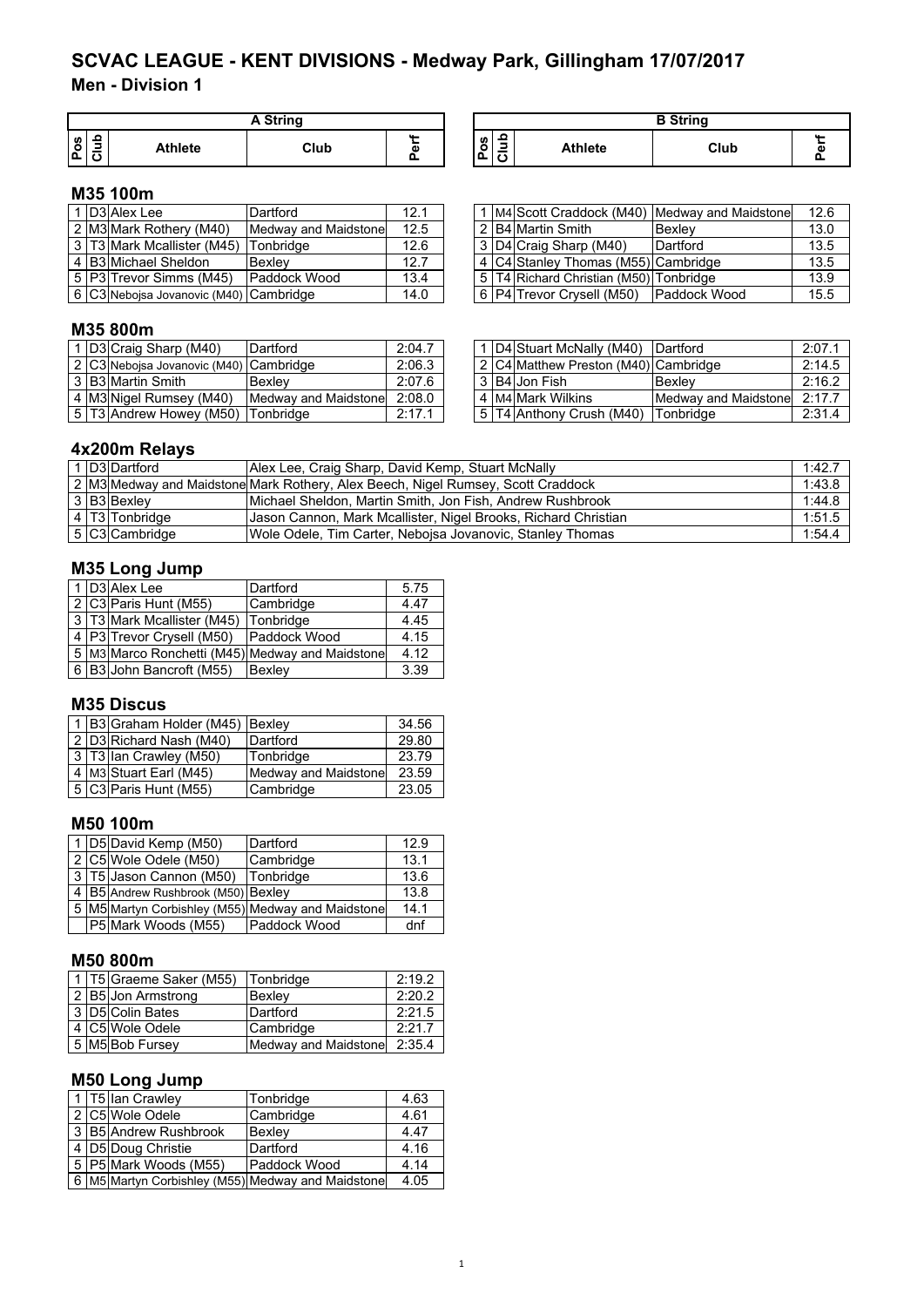## **M50 Discus**

|  | 1 B5 Andrew Rushbrook    | Bexley               | 32.63 |
|--|--------------------------|----------------------|-------|
|  | 2 C5 Peter Wishart (M55) | Cambridge            | 32.57 |
|  | 3 T5 Peter Ebbage (M55)  | Tonbridge            | 29.84 |
|  | 4 P5 Mark Woods (M55)    | Paddock Wood         | 29.25 |
|  | 5 M5 Will Burling (M65)  | Medway and Maidstone | 22.05 |
|  | 6 D5 Syd Goodwin (M65)   | Dartford             | 16.61 |

## **M60 800m**

|  | 1 C6 Raymond Daniel      | Cambridge            | 2:31.9 |
|--|--------------------------|----------------------|--------|
|  | 2 T6 Brian Buckwell      | Tonbridge            | 2:35.2 |
|  | 3 P6 Alan Newman         | Paddock Wood         | 2:46.0 |
|  | 4 M6 Steve Hesketh (M65) | Medway and Maidstone | 2:48.9 |
|  | 5 D6 Steve Roberts       | Dartford             | 3:19.3 |

# **M60 Long Jump**

|  | 1 C6 Tim Carter     | Cambridge                   | 3.91 |
|--|---------------------|-----------------------------|------|
|  | 2 P6 Les Percival   | Paddock Wood                | 3.89 |
|  | 3 T6 Brian Buckwell | Tonbridge                   | 3.73 |
|  | 4 M6 Rob Sibley     | <b>Medway and Maidstone</b> | 3.64 |
|  | 5 D6 Steve Roberts  | Dartford                    | 3.11 |
|  | 6 B6 Nick Winfield  | Bexley                      | 1.17 |

| <b>Match Details</b>   | <b>Mt Pts</b> | Pts |
|------------------------|---------------|-----|
| 1 Dartford             | 6             | 57  |
| 2 Cambridge            | 5             | 53  |
| 3 Tonbridge            | 4             | 50  |
| 4 Bexley               | 3             | 46  |
| 5 Medway and Maidstone | 2             | 40  |
| 6 Paddock Wood         | 1             | 20  |

**Multim Details Are All Details Are Are Are Property** Tot Mt Pts Tot Pts 1 Dartford 36 and 390 1 Dartford 1 27.5 390<br>2 Tonbridge 27.5 340 2 Tonbridge 27.5 340<br>3 Bexley 20 302 3 Tonbridge 4 50 3 Bexley 20 302 4 Medway and Maidstone 19.5 303.5<br>5 Cambridge 17 283 5 Cambridge 17 283<br>6 Paddock Wood 6 179.5 6 Paddock Wood

BC-SCVAC-2017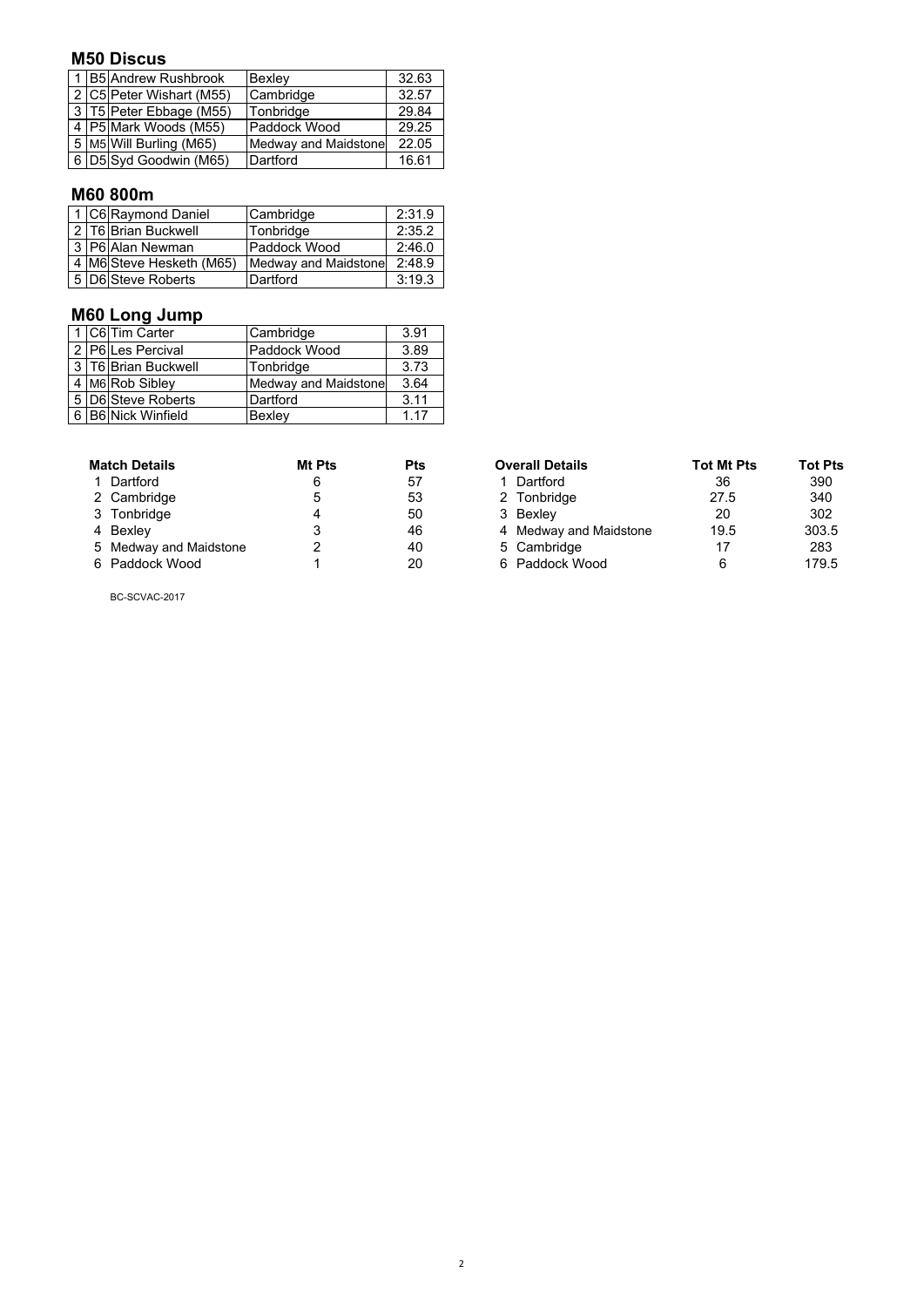**Men - Division 2**

|         | A String |                |      |   |  |  |  |
|---------|----------|----------------|------|---|--|--|--|
| U)<br>o |          | <b>Athlete</b> | Club | ω |  |  |  |

| A String |   |                                                             |                | <b>B</b> String |  |
|----------|---|-------------------------------------------------------------|----------------|-----------------|--|
| Club     | n | ິ<br>Pos<br>$\overline{\phantom{0}}$<br>$\overline{ }$<br>ㄴ | <b>Athlete</b> | Club            |  |

# **M35 100m**

|  | . A3 Peter Davey (M40)  | Ashford                       | 12.3 |  | <b>F4 Jesse Bailev</b>                        | <b>Blackheath and Bromley</b> | 13.5 |
|--|-------------------------|-------------------------------|------|--|-----------------------------------------------|-------------------------------|------|
|  | 2 S3 Paul English (M45) | Sevenoaks                     | 12.7 |  | 2 A4 Steve Lake (M40)                         | Ashford                       | 13.7 |
|  | 3 F3 Reynaldo Guevara   | <b>Blackheath and Bromley</b> | 13.3 |  | 3 K4 Graham Hunt (M50)                        | Swanley                       | 14.4 |
|  | 4 J3 Simon Horler       | <b>Bromley Veterans</b>       | 14.3 |  | 4 J4 Gavin Kitchingham (M45) Bromley Veterans |                               | 15.1 |
|  | 5 K3 Paul Webster (M40) | ISwanlev                      | 15.4 |  | 5 S4 Richard Pitcairn-Knowles (M80) Sevenoaks |                               | 22.3 |

# **M35 800m**

|  |                                                                                                           | 2:17.3                                                                                                                                                   |
|--|-----------------------------------------------------------------------------------------------------------|----------------------------------------------------------------------------------------------------------------------------------------------------------|
|  |                                                                                                           | 2:19.7                                                                                                                                                   |
|  |                                                                                                           | 2:22.7                                                                                                                                                   |
|  |                                                                                                           | 2:31.6                                                                                                                                                   |
|  |                                                                                                           | 2:33.6                                                                                                                                                   |
|  |                                                                                                           | 2:35.4                                                                                                                                                   |
|  | 2 F3 Luca Ercolani (M45)<br>4 S3 Daniel Witt (M40)<br>5 A3 Michael Teale (M40)<br>6 K3 Paul Webster (M40) | 1 J3 Gavin Kitchingham (M45) Bromley Veterans<br><b>Blackheath and Bromley</b><br>3 H3 Mark Champion (M45) Dartford B<br>Sevenoaks<br>Ashford<br>Swanley |

|  | 1   F4   Jesse Bailey                         | Blackheath and Bromley | 13.5 |
|--|-----------------------------------------------|------------------------|------|
|  | $\sqrt{2 A4 }$ Steve Lake (M40)               | Ashford                | 13.7 |
|  | 3   K4 Graham Hunt (M50)                      | Swanley                | 14.4 |
|  | 4 J4 Gavin Kitchingham (M45) Bromley Veterans |                        | 15.1 |
|  | 5 S4 Richard Pitcairn-Knowles (M80) Sevenoaks |                        | 22.3 |

|  | 1   J3 Gavin Kitchingham (M45) Bromley Veterans |                                                 | 2:17.3 |  | 1 H4 Jon Kennedy                     | Dartford B                    | 2:11.5 |
|--|-------------------------------------------------|-------------------------------------------------|--------|--|--------------------------------------|-------------------------------|--------|
|  |                                                 | 2 F3 Luca Ercolani (M45) Blackheath and Bromley | 2:19.7 |  | 2 J4 Simon Horler                    | <b>Bromley Veterans</b>       | 2:24.5 |
|  | 3 H3 Mark Champion (M45) Dartford B             |                                                 | 2:22.7 |  | 3 F4 Robert Brown (M65)              | <b>Blackheath and Bromley</b> | 2:40.9 |
|  | 4 S3 Daniel Witt (M40)                          | <b>Sevenoaks</b>                                | 2:31.6 |  | 4 K4 Graham Hunt (M50)               | Swanley                       | 2:42.4 |
|  | 5   A3   Michael Teale (M40)                    | Ashford                                         | 2:33.6 |  | $5$ A4 Ian King (M45)                | Ashford                       | 2:44.2 |
|  | 6   K3   Paul Webster (M40)                     | Swanlev                                         | 2:35.4 |  | 6 S4 Duncan Cochrane (M60) Sevenoaks |                               | 2:46.5 |

## **4x200m Relays**

|  | 1 A3 Ashford          | Peter Davey, Peter Le Rossignol, Steve Lake, Iain Presnell                               | 1:49.0 |
|--|-----------------------|------------------------------------------------------------------------------------------|--------|
|  |                       | ,2   F3  Blackheath and Bromley  Reynaldo Guevara, Jesse Bailey, Clem Leon, Robert Brown | 1:53.8 |
|  | 3 K3 Swanley          | Paul Webster, Graham Hunt, Malcolm Parsons, Andy Dunmall                                 | 2:03.2 |
|  | 4 S3 Sevenoaks        | Daniel Witt, Geoffrey Kitchener, Duncan Cochrane, Paul English                           | 2:03.3 |
|  | 5 J3 Bromley Veterans | Gavin Kitchingham, Simon Horler, Philip Greenfield, Tony Unseld                          | 2:10.0 |

# **M35 Long Jump**

|  | 1 A3 Steve Lake (M40)                         | Ashford                       | 4.88 |
|--|-----------------------------------------------|-------------------------------|------|
|  | 2 F3 Reynaldo Guevara                         | <b>Blackheath and Bromley</b> | 4.54 |
|  | 3 J3 Simon Horler                             | <b>Bromley Veterans</b>       | 4.19 |
|  | 4 K3 Graham Hunt (M50)                        | Swanley                       | 3.79 |
|  | 5 S3 Richard Pitcairn-Knowles (M80) Sevenoaks |                               | 172  |

# **M35 Discus**

|  | 1 H3 Stephen Talbot (M45) Dartford B |                               | 21.39 |
|--|--------------------------------------|-------------------------------|-------|
|  | 2 J3 Simon Horler                    | <b>Bromley Veterans</b>       | 20.73 |
|  | 3 A3 Paul Wheeler (M55)              | Ashford                       | 20.02 |
|  | 4 S3 Paul English (M45)              | Sevenoaks                     | 19.81 |
|  | 5   F3   Reynaldo Guevara            | <b>Blackheath and Bromley</b> | 15.76 |
|  | 6 K3 Robert Tidmarsh (M55) Swanley   |                               | 11.44 |

# **M50 100m**

|  | 1   A5   Iain Presnell (M55)               | Ashford                       | 13.4 |
|--|--------------------------------------------|-------------------------------|------|
|  | 2 F5 Clem Leon (M60)                       | <b>Blackheath and Bromley</b> | 13.9 |
|  | 3 K5 Malcolm Parsons (M50) Swanley         |                               | 15.0 |
|  | 4 S5 Geoffrey Kitchener (M65) Sevenoaks    |                               | 15.5 |
|  | 5 J5 Mike Martineau (M70) Bromley Veterans |                               | 19.3 |

# **M50 800m**

|  | 1   F5 Tim Nash                                   | <b>Blackheath and Bromley</b> | 2.242  |
|--|---------------------------------------------------|-------------------------------|--------|
|  | 2 A5 Andrew Noble                                 | Ashford                       | 2:29.0 |
|  | 3 K5 Andy Dunmall                                 | Swanley                       | 2:55.0 |
|  | 4   J5   Philip Greenfield (M55) Bromley Veterans |                               | 3:04.0 |
|  | 5 S5 Richard Pitcairn-Knowles (M80) Sevenoaks     |                               | 4:35.5 |

# **M50 Long Jump**

|  | 1 A5 Steve Langford (M55) Ashford           |                               | 4.66 |
|--|---------------------------------------------|-------------------------------|------|
|  | 2 F5 Tim Nash                               | <b>Blackheath and Bromley</b> | 3.29 |
|  | 3 K5 Malcolm Parsons                        | Swanley                       | 3.23 |
|  | 4 S5 Duncan Cochrane (M60) Sevenoaks        |                               | 3.11 |
|  | 5 JJ5 Mike Martineau (M70) Bromley Veterans |                               | 2.79 |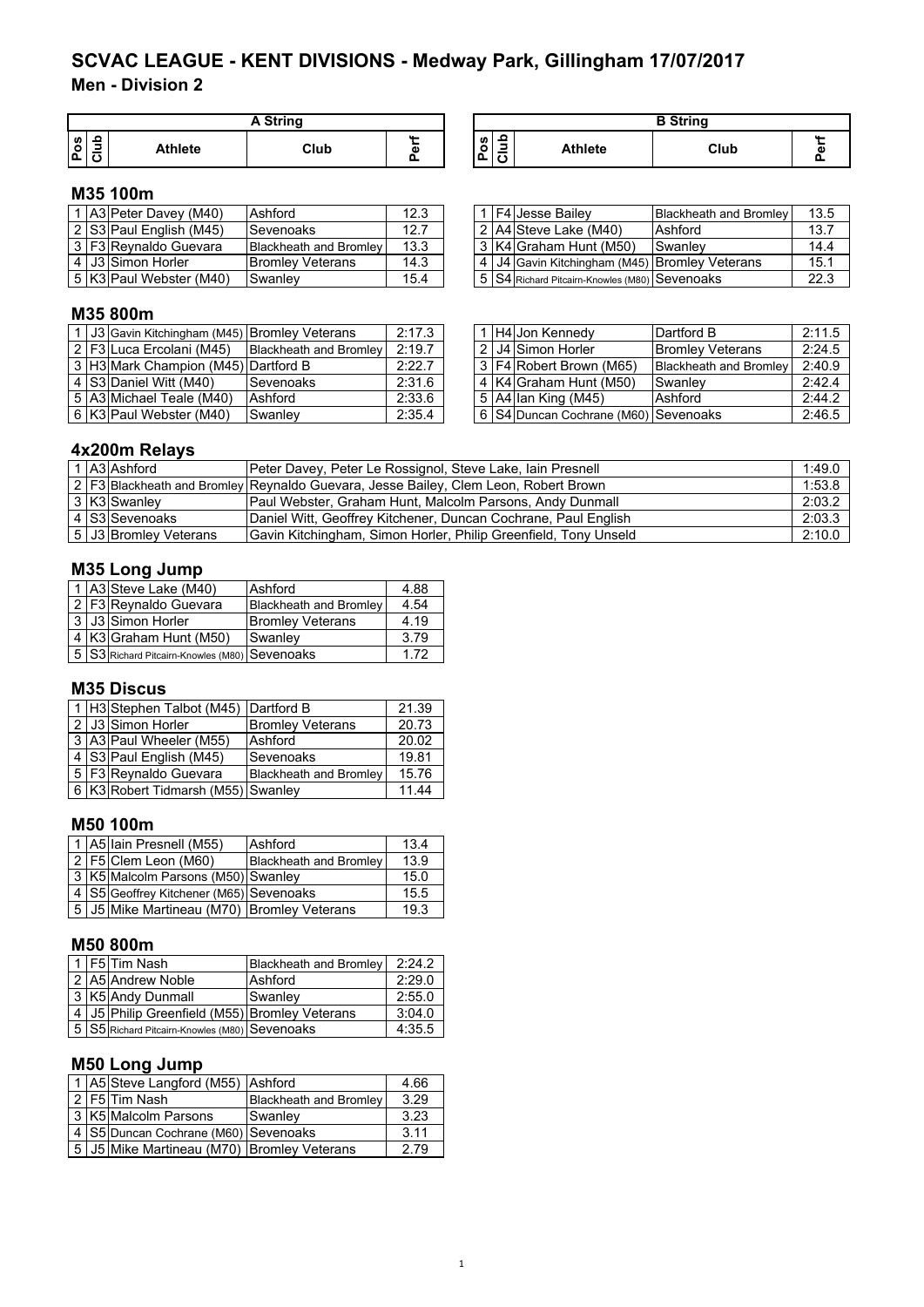## **M50 Discus**

| 24.72 |
|-------|
| 22.30 |
| 20.17 |
| 16.75 |
| 10.26 |
|       |

# **M60 800m**

|  | 1   F6   Alan Camp      | <b>Blackheath and Bromley</b> | 2:37.5 |
|--|-------------------------|-------------------------------|--------|
|  | 2 S6 John Denyer (M65)  | Sevenoaks                     | 2:57.0 |
|  | 3 K6 Peter Watts (M65)  | Swanley                       | 3:08.0 |
|  | 4 J6 Tony Unseld (M70)  | <b>Bromley Veterans</b>       | 3:31.1 |
|  | 5 H6 Paul Hills (M65)   | Dartford B                    | 3:45.3 |
|  | 6 A6 Mick Goodall (M65) | Ashford                       | 4:01.4 |

## **M60 Long Jump**

|  | 1 F6 Clem Leon                              | Blackheath and Bromley  | 4.36 |
|--|---------------------------------------------|-------------------------|------|
|  | 2 A6 Mick Goodall (M65)                     | Ashford                 | 3.28 |
|  | 3 J6 Tony Unseld (M70)                      | <b>Bromley Veterans</b> | 3.07 |
|  | 4   S6 Geoffrey Kitchener (M65)   Sevenoaks |                         | 2.75 |
|  | 5 H6 Michael Cox (M70)                      | Dartford B              | 2.32 |
|  | 6 K6 Peter Watts (M65)                      | Swanley                 | 2.15 |

### **Match Details**

| 1 Blackheath and Bromley |   | 64 | <b>Blackheath and Bromley</b> | 34 | 410 |
|--------------------------|---|----|-------------------------------|----|-----|
| 2 Ashford                |   | 60 | 2 Ashford                     | 32 | 392 |
| 3 Bromley Veterans       | 4 | 46 | 3 Bromley Veterans            | 24 | 328 |
| 4 Swanley                |   | 38 | 4 Sevenoaks                   | 15 | 222 |
| 5 Sevenoaks              |   | 37 | 5 Swanley                     | 15 | 219 |
| 6 Dartford B             |   | 20 | 6 Dartford B                  |    | 100 |
|                          |   |    |                               |    |     |

# **Mens Non Scoring Results**

#### **M35 100m**

| 100m                               |                       |        |
|------------------------------------|-----------------------|--------|
| Nigel Rumsey (M40)                 | Medway & Maidstone AC | 13.1   |
| 800m                               |                       |        |
| Neill Wright (M40)                 | Medway & Maidstone AC | 2.22.9 |
| Adam Roeder (M35)                  | Tonbridge AC          | 2:25.1 |
| Daniel Crush (M40)                 | Tonbridge AC          | 2:29.1 |
| Darren Wright (M40)                | Medway & Maidstone AC | 2:32.1 |
| Richard Bamford (M40) Tonbridge AC |                       | 2:33.1 |
| Tobin Bird (M45)                   | Tonbridge AC          | 2:37.6 |

# **4x200m Relays**

Tonbridge AC 1:57.6 **M50** Anthony Crush, Daniel Crush, Andrew Howey, Andy Wood (M35)

**800m**

| Ian Crawley (M50)                        | Tonbridge AC          | 2:25.4 |
|------------------------------------------|-----------------------|--------|
| Andy Wood (M50)                          | Tonbridge AC          | 2:26.7 |
| Mark Ashby (M55)                         | Cambridge H           | 2:27.4 |
| Alan Buckle (M50)                        | Tonbridge AC          | 2:28.9 |
| Mark Pitcairn-Knowles (M50) Tonbridge AC |                       | 2:30.1 |
| Alun Rodgers (M50)                       | Medway & Maidstone AC | 2:36.3 |
| Tony Fullbrook (M50)                     | Tonbridge AC          | 2:44.4 |
|                                          |                       |        |

#### **M60 800m**

| Jerry Carnell (M60)  | Cambridge H          | 2:46.3 |
|----------------------|----------------------|--------|
| Ken Daniel (M65)     | Blackheath & Bromley | 2:48.1 |
| lan McCarthy (M60)   | Cambridge H          | 2:50.6 |
| Peter Hamilton (M65) | Blackheath & Bromley | 2:55.0 |
| Roy Knight (M65)     | Dartford H AC        | 3:21.1 |

BC-SCVAC-2017

| <b>Blackheath and Bromley</b> | 64 | <b>Blackheath and Bromley</b> | 34                                                                          | 410 |
|-------------------------------|----|-------------------------------|-----------------------------------------------------------------------------|-----|
| 2 Ashford                     | 60 |                               | 32                                                                          | 392 |
| 3 Bromley Veterans            | 46 |                               | 24                                                                          | 328 |
| 4 Swanley                     | 38 |                               | 15                                                                          | 222 |
| 5 Sevenoaks                   | 37 |                               | 15                                                                          | 219 |
| 6 Dartford B                  | 20 |                               |                                                                             | 100 |
|                               |    |                               | 2 Ashford<br>3 Bromley Veterans<br>4 Sevenoaks<br>5 Swanley<br>6 Dartford B |     |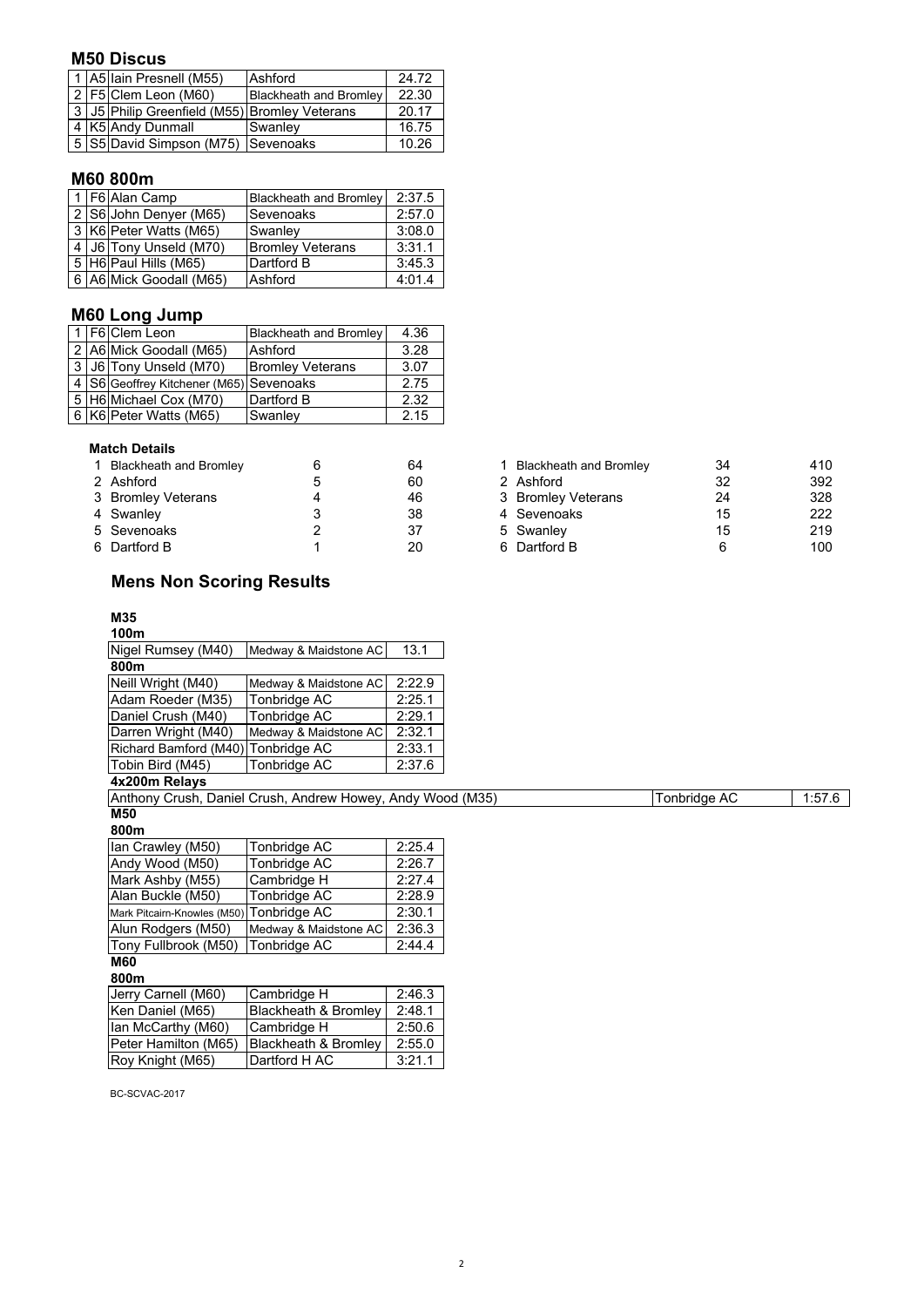**Women - Division 1**

|        |   |                | A String |   |
|--------|---|----------------|----------|---|
| S<br>o | ∍ | <b>Athlete</b> | Club     | ω |

| <b>A String</b> |    |              |                                                                | <b>B</b> String |      |  |
|-----------------|----|--------------|----------------------------------------------------------------|-----------------|------|--|
| Club            | G. | w<br>o<br>۱ó | ൧<br>$\overline{\phantom{0}}$<br>$\overline{\phantom{a}}$<br>v | <b>Athlete</b>  | Club |  |

# **W35 100m**

|  | D3 Kirstie Taylor (W40)                 | Dartford                      | 13.3 |  | D4 Fleur Hardie (W40)             | Dartford                                            | 14.2 |
|--|-----------------------------------------|-------------------------------|------|--|-----------------------------------|-----------------------------------------------------|------|
|  | $2$ T3 Ruth Bingham (W45)               | Tonbridae                     | 14.3 |  | 2 T4 Diane Wright (W45)           | Tonbridge                                           | 15.1 |
|  | 3 C3 Emily Gelder (W40)                 | <b>Cambridge</b>              | 15.0 |  | 3 C4 Sally Carr (W45)             | <b>Cambridge</b>                                    | 17.8 |
|  | 4 F3 Jenny Neal (W45)                   | <b>Blackheath and Bromley</b> | 16.1 |  |                                   | 4   F4 Jane Bradshaw (W45)   Blackheath and Bromley | 17.9 |
|  | 5 B3 Sarah Dodds                        | Bexlev                        | 16.9 |  | 5 B4 Geraldine Legon (W55) Bexley |                                                     | 23.3 |
|  | 6   K3 Victoria Ingamells (W45) Swanley |                               | 17.4 |  |                                   |                                                     |      |

|  | 1 D4 Fleur Hardie (W40)           | Dartford                                            | 14.2 |
|--|-----------------------------------|-----------------------------------------------------|------|
|  | 2 T4 Diane Wright (W45)           | Tonbridge                                           | 15.1 |
|  | 3 C4 Sally Carr (W45)             | Cambridge                                           | 17.8 |
|  |                                   | 4   F4 Jane Bradshaw (W45)   Blackheath and Bromley | 17.9 |
|  | 5 B4 Geraldine Legon (W55) Bexley |                                                     | 23.3 |
|  |                                   |                                                     |      |

# **W35 800m**

|  | 1 D3 Hannah Roberts                   | Dartford                      | 2:28.5 |  | 1 C4 Cara Oliver (W40)             | <b>Cambridge</b>              | 2:42.8 |
|--|---------------------------------------|-------------------------------|--------|--|------------------------------------|-------------------------------|--------|
|  | 2 T3 Sasha Houghton (W45) Tonbridge   |                               | 2:40.0 |  | 2 T4 Ruth Bingham (W45)            | Tonbridge                     | 2:52.8 |
|  | 3 C3 Emily Gelder (W40)               | <b>Cambridge</b>              | 2:48.2 |  | 3 D4 Stephanie Wood (W50) Dartford |                               | 3:15.6 |
|  | 4 $F3$ Jenny Neal (W45)               | <b>Blackheath and Bromley</b> | 2:59.1 |  | 4   F4   Anne Cilia (W55)          | <b>Blackheath and Bromley</b> | 3:38.4 |
|  | 5 B3 Sarah Dodds                      | Bexlev                        | 3:15.6 |  | 5 B4 Geraldine Legon (W55) Bexley  |                               | 4:21.1 |
|  | 6 K3 Victoria Ingamells (W45) Swanley |                               | 3:35.8 |  |                                    |                               |        |
|  |                                       |                               |        |  |                                    |                               |        |

|  | 1 C4 Cara Oliver (W40)                | Cambridge                     | 2:42.8 |
|--|---------------------------------------|-------------------------------|--------|
|  | 2 T4 Ruth Bingham (W45)               | Tonbridge                     | 2:52.8 |
|  | 3   D4 Stephanie Wood (W50) Dartford  |                               | 3:15.6 |
|  | 4   F4   Anne Cilia (W55)             | <b>Blackheath and Bromley</b> | 3:38.4 |
|  | 5   B4 Geraldine Legon (W55)   Bexley |                               | 4:21.1 |
|  |                                       |                               |        |

# **4x200m Relays**

|  | 1 D3 Dartford  | Allison Page, Fleur Hardie, Kirstie Taylor, Kim Taylor                                 | 1:59.4 |
|--|----------------|----------------------------------------------------------------------------------------|--------|
|  | 2 T3 Tonbridge | Ruth Bingham, Diane Wright, Sasha Houghton, Irena Postlova                             | 2:09.4 |
|  | 3 C3 Cambridge | Emily Gelder, Susan Dixon, Cara Oliver, Christine Bond                                 | 2:15.6 |
|  |                | 4   F3 Blackheath and Bromley Jenny Neal, Jane Bradshaw, Maureen Miller, Helen Godsell | 2:18.4 |
|  | 5 K3 Swanley   | Victoria Ingamells, Melanie Aflatt, Jane Blackmore, Deborah Routledge                  | 2:49.2 |
|  | 6 B3 Bexley    | Sarah Dodds, Geraldine Legon, Kathy Leaf, Geraldine Legon                              | 2:52.8 |

## **W35 High Jump**

|  | 1   T3 Sasha Houghton (W45)   Tonbridge |                        | 1.25 |
|--|-----------------------------------------|------------------------|------|
|  | 2 B3 Sarah Dodds                        | Bexley                 | 1.20 |
|  | 3 D3 Kim Taylor                         | Dartford               | 1.15 |
|  | 4 F3 Jenny Neal (W45)                   | Blackheath and Bromley | 1.15 |
|  | 5 C3 Emily Gelder (W40)                 | Cambridge              | 1.05 |

### **W35 Long Jump**

|  | 1 D3 Allison Page (W45)                     | Dartford                      | 3.60 |
|--|---------------------------------------------|-------------------------------|------|
|  | 2   T3   Karin Giannone (W40)   Tonbridge   |                               | 3.16 |
|  | 3 B3 Sarah Dodds                            | Bexlev                        | 2.86 |
|  | 4   F3 Jenny Neal (W45)                     | <b>Blackheath and Bromley</b> | 2.61 |
|  | 5 C3 Sally Carr (W45)                       | Cambridge                     | 2.43 |
|  | 6   K3   Victoria Ingamells (W45)   Swanley |                               | 2.25 |

### **W35 Discus**

|  | 1 D3 Kim Taylor                       | Dartford                      | 20.03 |
|--|---------------------------------------|-------------------------------|-------|
|  | 2 C3 Cara Oliver (W40)                | Cambridge                     | 15.76 |
|  | 3 T3 Nina Ridge (W40)                 | Tonbridge                     | 14.23 |
|  | 4   F3 Anne Cilia (W55)               | <b>Blackheath and Bromley</b> | 12.08 |
|  | 5   K3 Jane Blackmore (W55)   Swanley |                               | 11.62 |
|  | 6 B3 Marrianne Berdt                  | Bexley                        | ntr   |

# **W50 100m**

|  | 1 C5 Susan Dixon        | Cambridge                     | 15.8 |
|--|-------------------------|-------------------------------|------|
|  | 2 D5 Teresa Eades (W55) | Dartford                      | 15.8 |
|  | 3   F5   Maureen Miller | <b>Blackheath and Bromley</b> | 16.3 |
|  | 4   T5   Irena Postlova | Tonbridge                     | 16.5 |
|  | 5 B5 Chris Pates        | Bexlev                        | 17.1 |
|  | 6 K5 Melanie Aflatt     | Swanley                       | 19.2 |

# **W50 800m**

|  | 1   T5 Lucy Pitcairn-Knowles   Tonbridge |                               | 2:48.2 |
|--|------------------------------------------|-------------------------------|--------|
|  | 2 C5 Christine Bond                      | Cambridge                     | 2:55.7 |
|  | 3 D5 Denise Rose                         | Dartford                      | 3:04.8 |
|  | 4 K5 Jane Blackmore (W55) Swanley        |                               | 3:30.7 |
|  | 5 B5 Kathy Leaf (W55)                    | <b>Bexley</b>                 | 3:49.2 |
|  | 6   F5 Maz Turner (W65)                  | <b>Blackheath and Bromley</b> | 4:13.9 |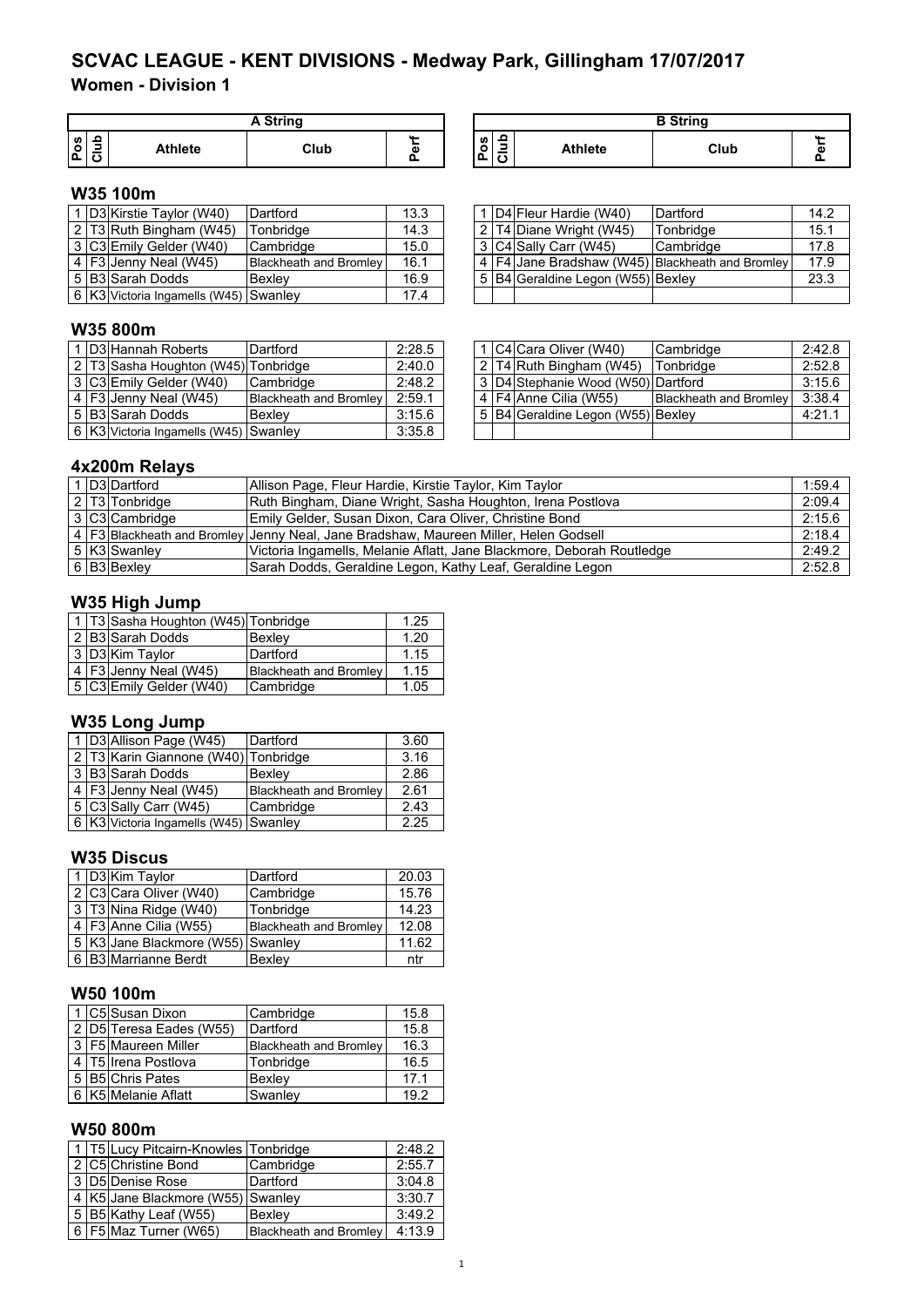# **W50 High Jump**

|  | 1 C5 Christine Bond                  | Cambridge                     | 1.30 |
|--|--------------------------------------|-------------------------------|------|
|  | 2 D5 Teresa Eades (W55)              | Dartford                      | 1.25 |
|  | 3 T5 Lucy Pitcairn-Knowles Tonbridge |                               | 1.10 |
|  | 4 B5 Chris Pates                     | Bexley                        | 1.05 |
|  | 5 K5 Helena Orrom (W55)              | Swanley                       | 0.95 |
|  | 6 F5 Maureen Miller                  | <b>Blackheath and Bromley</b> | 0.90 |

# **W50 Long Jump**

|                                      | 1 D5 Teresa Eades (W55)            | Dartford                      | 3.94 |
|--------------------------------------|------------------------------------|-------------------------------|------|
| 2 B5 Chris Pates                     |                                    | Bexley                        | 3.00 |
| 3 T5 Lucy Pitcairn-Knowles Tonbridge |                                    |                               | 2.93 |
|                                      | 4 C5 Jenny Agyepong                | Cambridge                     | 2.62 |
|                                      | $\overline{5}$ F5 Anne Cilia (W55) | <b>Blackheath and Bromley</b> | 2.61 |
|                                      | 6 K5 Melanie Aflatt                | Swanley                       | 2.31 |

# **W50 Discus**

|  | 1 D5 Anne Thacker (W55)  | Dartford               | 21.97 |
|--|--------------------------|------------------------|-------|
|  | 2 T5 Diane Bradley (W55) | Tonbridge              | 17.29 |
|  | 3 B5 Chris Pates         | Bexley                 | 16.48 |
|  | 4 C5 Jenny Agyepong      | Cambridge              | 14.58 |
|  | 5 K5 Helena Orrom (W55)  | Swanley                | 11.03 |
|  | 6   F5   Maureen Miller  | Blackheath and Bromley | 9.61  |

## **W60 800m**

|  | 1 C6 Ros Tabor (W65)                 | Cambridge                     | 3:02.6 |
|--|--------------------------------------|-------------------------------|--------|
|  | 2   F6   Helen Godsell (W60)         | <b>Blackheath and Bromley</b> | 3:31.4 |
|  | 3 K6 Deborah Routledge (W60) Swanley |                               | 3:56.8 |
|  | 4   T6   Fiona Argent (W60)          | Tonbridge                     | 3:57.7 |
|  | 5 D6 Janet Pyne (W65)                | Dartford                      | 5:06.6 |

# **W60 Long Jump**

|  | 1 F6 Helen Godsell      | <b>Blackheath and Bromley</b> | 3.19 |
|--|-------------------------|-------------------------------|------|
|  | 2 D6 Christine Clements | Dartford                      | 3.15 |
|  | 3 T6 Nicola Buckwell    | Tonbridge                     | 2.93 |
|  | 4 K6 Zena Harper        | Swanlev                       | 1.77 |
|  | 5 C6 Ros Tabor (W65)    | Cambridge                     | 1.56 |

# **W60 Discus**

|  | 1 D6 Christine Clements             | Dartford                      | 16.29 |
|--|-------------------------------------|-------------------------------|-------|
|  | 2 T6 Anne Brenchley (W70) Tonbridge |                               | 13.69 |
|  | 3 C6 Marlow Hadler (W75) Cambridge  |                               | 12.79 |
|  | 4 K6 Zena Harper                    | Swanley                       | 6.77  |
|  | 5   F6   Maz Turner (W65)           | <b>Blackheath and Bromley</b> | 6.32  |

| <b>Match Details</b>       | Mt Pts | <b>Pts</b> | <b>Overall Details</b>     | <b>Tot Mt Pts</b> | <b>Tot Pt</b> |
|----------------------------|--------|------------|----------------------------|-------------------|---------------|
| 1 Dartford                 |        | 83         | Dartford                   | 34                | 424           |
| 2 Tonbridge                |        | 74         | 2 Tonbridge                | 31                | 399           |
| 3 Cambridge                |        | 66         | 3 Cambridge                | 22                | 330.5         |
| 4 Blackheath and Bromley A |        | 46         | 4 Blackheath and Bromley A | 20                | 273           |
| 5 Bexley                   |        | 34         | 5 Bexley                   | 13                | 212.5         |
| 6 Swanley                  |        | 26         | 6 Swanley                  |                   | 117           |

BC-SCVAC-2017

| <b>Match Details</b>       | Mt Pts | <b>Pts</b> | <b>Overall Details</b>     | <b>Tot Mt Pts</b> | <b>Tot Pts</b> |
|----------------------------|--------|------------|----------------------------|-------------------|----------------|
| 1 Dartford                 | 6      | 83         | 1 Dartford                 | 34                | 424            |
| 2 Tonbridge                | 5      | 74         | 2 Tonbridge                | 31                | 399            |
| 3 Cambridge                |        | 66         | 3 Cambridge                | 22                | 330.5          |
| 4 Blackheath and Bromley A |        | 46         | 4 Blackheath and Bromley A | 20                | 273            |
| 5 Bexley                   |        | 34         | 5 Bexley                   | 13                | 212.5          |
| 6 Swanley                  |        | 26         | 6 Swanley                  |                   | 117            |